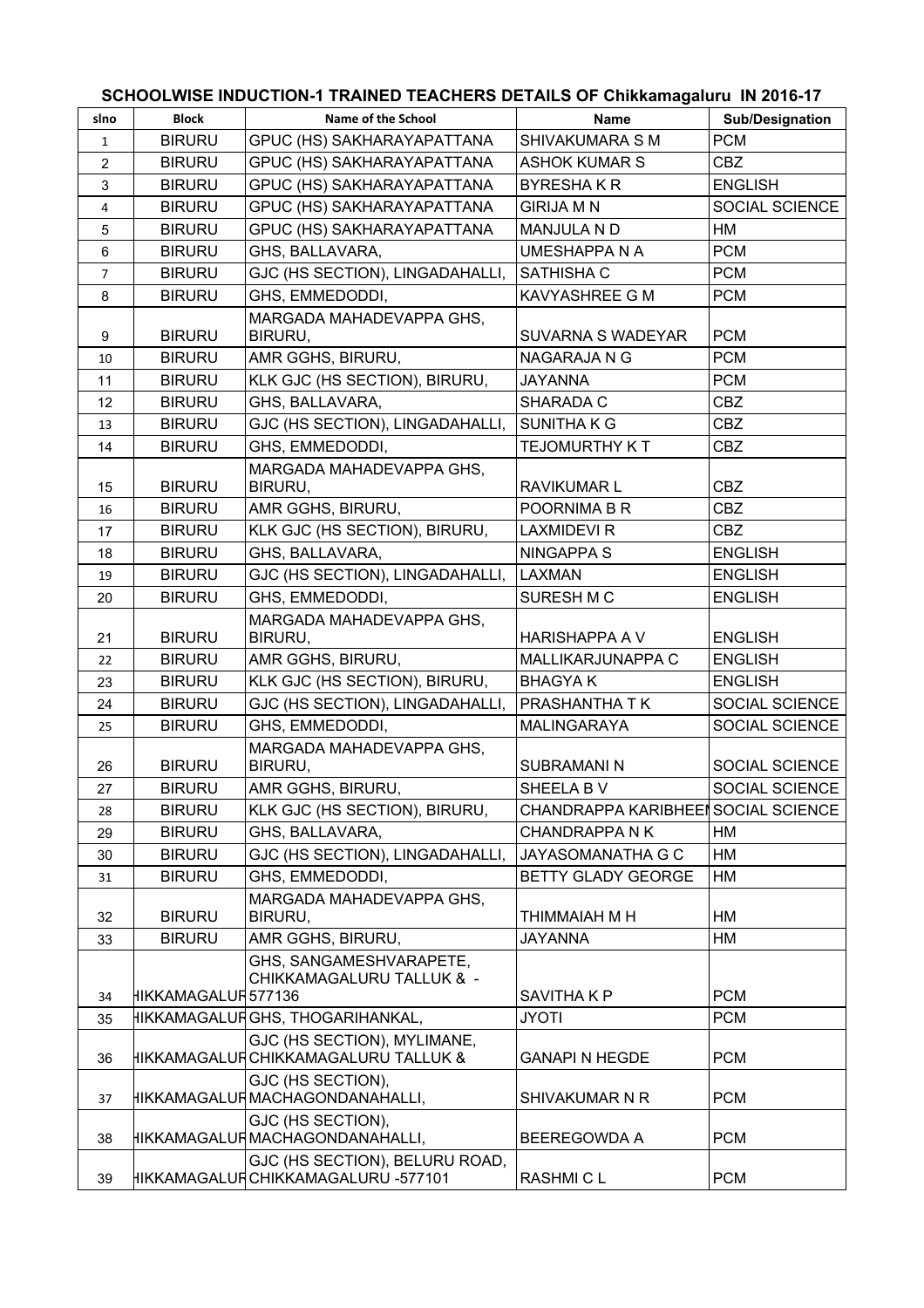|          |                        | GJC (HS SECTION), MALLENAHALLI,<br><b>CHIKKAMAGALURU TALLUK &amp;</b>  |                         |                |
|----------|------------------------|------------------------------------------------------------------------|-------------------------|----------------|
| 40       | HIKKAMAGALUFİ-577131   |                                                                        | YOGISH H M              | <b>PCM</b>     |
| 41       |                        | GJC (HS SECTION), MUGTHIHALLI,<br>HIKKAMAGALUҢCHIKKAMAGALURU TALLUK &  | <b>BHAGYASHREE N M</b>  | <b>PCM</b>     |
|          |                        | GJC (HS SECTION), ALDURU,<br>CHIKKAMAGALURU TALLUK &                   |                         |                |
| 42       | HIKKAMAGALUFİ-577111   |                                                                        | SHYAMALA L G            | <b>PCM</b>     |
|          |                        | GHS, AMBALE, CHIKKAMAGALURU                                            |                         |                |
| 43       | HIKKAMAGALUFİ TALLUK & |                                                                        | <b>KAVITHA P K</b>      | <b>PCM</b>     |
| 44       |                        | IIKKAMAGALUϜGIRLS GPUC(HS) BASAVANHALLI                                | <b>JAYALAKSHMI M R</b>  | <b>PCM</b>     |
| 45       |                        | HIKKAMAGALUF GHS KALASAPURA                                            | <b>SUMATR</b>           | <b>PCM</b>     |
| 46       |                        | HIKKAMAGALUҢ́LBHS, GHS, CHIKKAMAGALURU                                 | <b>ONKARAPPA H M</b>    | <b>PCM</b>     |
|          | HIKKAMAGALUFİ 577136   | GHS, SANGAMESHVARAPETE,<br>CHIKKAMAGALURU TALLUK & -                   | <b>FARHANA TAHSEEN</b>  | <b>CBZ</b>     |
| 47<br>48 |                        | IIKKAMAGALUϜGHS, THOGARIHANKAL,                                        | <b>REKHAJH</b>          | <b>CBZ</b>     |
|          |                        | GJC (HS SECTION), MYLIMANE,                                            |                         |                |
| 49       |                        | HIKKAMAGALUF CHIKKAMAGALURU TALLUK &                                   | <b>CHANDREGOWDA M B</b> | <b>CBZ</b>     |
| 50       |                        | GJC (HS SECTION),<br>HIKKAMAGALUF∫MACHAGONDANAHALLI,                   | <b>MAMATHA CT</b>       | <b>CBZ</b>     |
| 51       |                        | GJC (HS SECTION), BELURU ROAD,<br>HIKKAMAGALUF CHIKKAMAGALURU -577101  | KUSHILANAIK M D         | <b>CBZ</b>     |
|          |                        | GJC (HS SECTION), MALLENAHALLI,                                        |                         |                |
| 52       | HIKKAMAGALUFİ-577131   | <b>CHIKKAMAGALURU TALLUK &amp;</b>                                     | <b>VENKATESH H N</b>    | <b>CBZ</b>     |
| 53       |                        | GJC (HS SECTION), MUGTHIHALLI,<br>HIKKAMAGALUF CHIKKAMAGALURU TALLUK & | <b>ESMATH TASNEEM</b>   | <b>CBZ</b>     |
| 54       | HIKKAMAGALUFİ-577111   | GJC (HS SECTION), ALDURU,<br><b>CHIKKAMAGALURU TALLUK &amp;</b>        | <b>SUMANGALA M M</b>    | <b>CBZ</b>     |
| 55       | HIKKAMAGALUFİ TALLUK & | GHS, AMBALE, CHIKKAMAGALURU                                            | AKKAMAHADEVI R          | <b>CBZ</b>     |
| 56       |                        | IIKKAMAGALUϜ GIRLS GPUC(HS) BASAVANHALLI                               | SATHYNARAYANA           | <b>CBZ</b>     |
| 57       |                        | <del> I</del> IKKAMAGALUR⊂GHS KALASAPURA                               | DHANANJAYA P            | <b>CBZ</b>     |
| 58       |                        | IIKKAMAGALUϜ  LBHS, GHS, CHIKKAMAGALURU                                | <b>MADHUMATHIR</b>      | <b>CBZ</b>     |
| 59       | HIKKAMAGALUFİ 577136   | GHS, SANGAMESHVARAPETE,<br>CHIKKAMAGALURU TALLUK & -                   | <b>SHASHIKALA K P</b>   | <b>ENGLISH</b> |
| 60       |                        | IIKKAMAGALUϜGHS, THOGARIHANKAL,                                        | <b>GAYITRI B</b>        | <b>ENGLISH</b> |
| 61       |                        | GJC (HS SECTION), MYLIMANE,<br>НІККАМАGALUR CHIKKAMAGALURU TALLUK &    | MALLIKARJUNAPPA M       | <b>ENGLISH</b> |
| 62       |                        | GJC (HS SECTION), MYLIMANE,<br>HIKKAMAGALUF CHIKKAMAGALURU TALLUK &    | SAVITHRAMMA K N         | <b>ENGLISH</b> |
| 63       |                        | GJC (HS SECTION),<br><del> I</del> IKKAMAGALUϜ MACHAGONDANAHALLI,      | <b>SUJATHAK</b>         | <b>ENGLISH</b> |
| 64       |                        | GJC (HS SECTION), BELURU ROAD,<br>HIKKAMAGALUFİCHIKKAMAGALURU -577101  | <b>ZAKIR HUSSAIN</b>    | <b>ENGLISH</b> |
| 65       | HIKKAMAGALUFİ-577131   | GJC (HS SECTION), MALLENAHALLI,<br><b>CHIKKAMAGALURU TALLUK &amp;</b>  | <b>TARAMANI M M</b>     | <b>ENGLISH</b> |
|          |                        | GJC (HS SECTION), MUGTHIHALLI,                                         |                         |                |
| 66       |                        | IIKKAMAGALUҢCHIKKAMAGALURU TALLUK &<br>GJC (HS SECTION), ALDURU,       | <b>SUVARNAKS</b>        | <b>ENGLISH</b> |
|          |                        | CHIKKAMAGALURU TALLUK &                                                |                         |                |
| 67       | HIKKAMAGALUFİ-577111   |                                                                        | <b>ASHOKA CT</b>        | <b>ENGLISH</b> |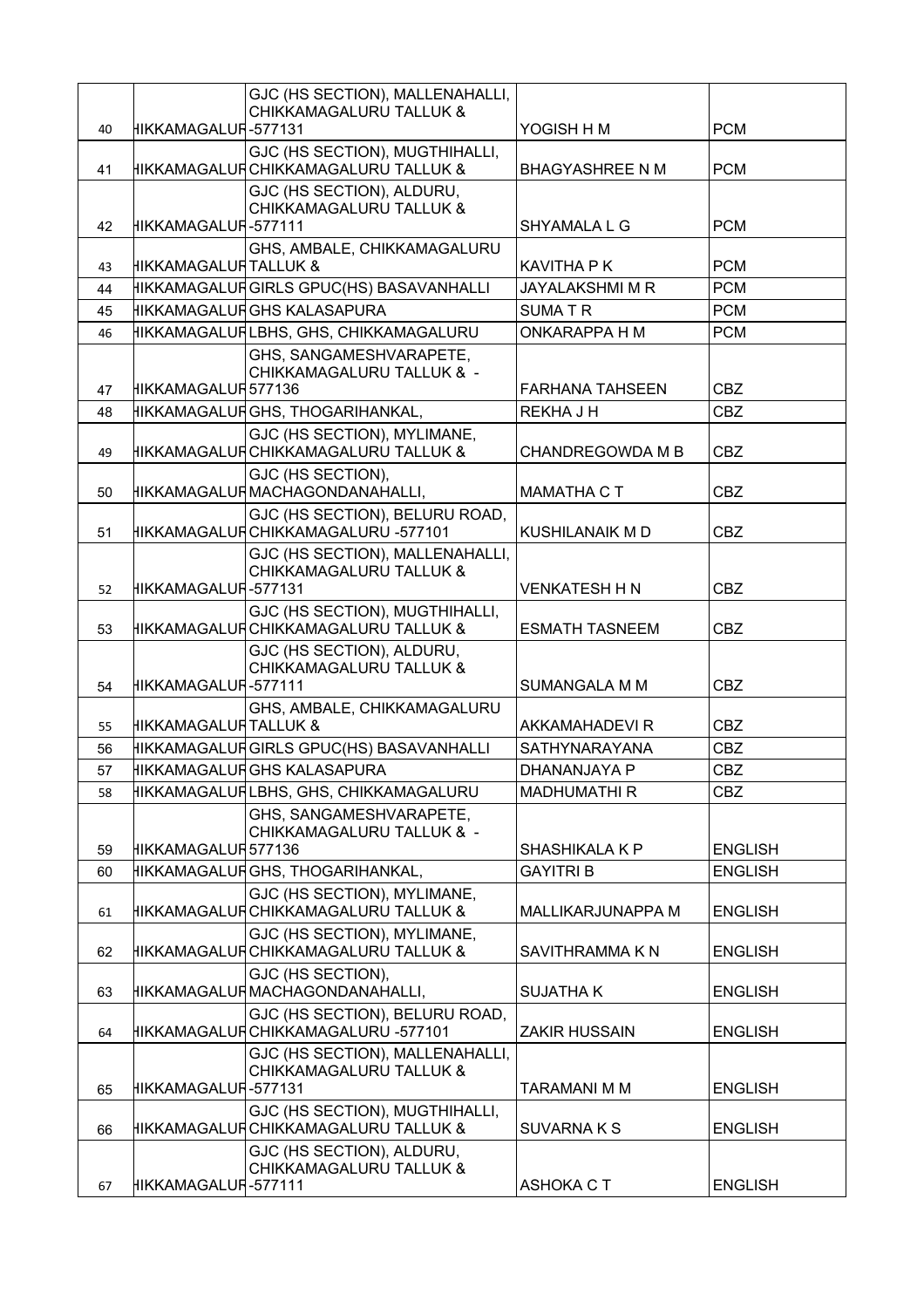| 68 | HIKKAMAGALUFİ-577112  | GJC (HS SECTION), ALDURU,<br><b>CHIKKAMAGALURU TALLUK &amp;</b>                                              | YASHODA B C             | <b>ENGLISH</b>        |
|----|-----------------------|--------------------------------------------------------------------------------------------------------------|-------------------------|-----------------------|
| 69 | HIKKAMAGALUFİTALLUK & | GHS, AMBALE, CHIKKAMAGALURU                                                                                  | ARUNAKSHI B S           | <b>ENGLISH</b>        |
| 70 |                       | HIKKAMAGALUF Girls GPUC(HS) Basavanhalli                                                                     | <b>ANITHANS</b>         | <b>ENGLISH</b>        |
| 71 |                       | HIKKAMAGALURLBHS, GHS, Chikkamagaluru                                                                        | <b>UMESH D P</b>        | <b>ENGLISH</b>        |
| 72 | HIKKAMAGALUFİ 577136  | GHS, SANGAMESHVARAPETE,<br>CHIKKAMAGALURU TALLUK & -                                                         | PRASANNAKUMAR H G       | SOCIAL SCIENCE        |
| 73 |                       | ∤IIKKAMAGALUϜGHS, THOGARIHANKAL,                                                                             | RANGANNA C C            | SOCIAL SCIENCE        |
| 74 |                       | GJC (HS SECTION),<br>HIKKAMAGALUFİ MACHAGONDANAHALLI.                                                        | LAKSHMANA K C           | SOCIAL SCIENCE        |
| 75 |                       | GJC (HS SECTION),<br>MACHAGONDANAHALLI, GULHAN<br>PETE POST, CHIKKAMAGALURU<br>HIKKAMAGALUFİTALLUK & -577112 | RANGEGOWDA N S          | SOCIAL SCIENCE        |
| 76 |                       | GJC (HS SECTION), BELURU ROAD,<br>HIKKAMAGALUFİCHIKKAMAGALURU -577101                                        | RAMAPPA A K             | <b>SOCIAL SCIENCE</b> |
| 77 | HIKKAMAGALUF - 577131 | GJC (HS SECTION), MALLENAHALLI,<br><b>CHIKKAMAGALURU TALLUK &amp;</b>                                        | <b>PUTTEGOWDA</b>       | SOCIAL SCIENCE        |
| 78 |                       | GJC (HS SECTION), MUGTHIHALLI,<br> IIKKAMAGALUҢCHIKKAMAGALURU TALLUK &                                       | <b>AKHTARUNNISA</b>     | SOCIAL SCIENCE        |
| 79 | HIKKAMAGALUFİ-577111  | GJC (HS SECTION), ALDURU,<br><b>CHIKKAMAGALURU TALLUK &amp;</b>                                              | <b>JYOTHI C M</b>       | SOCIAL SCIENCE        |
| 80 |                       | HIKKAMAGALUF Girls GPUC(HS) Basavanhalli                                                                     | <b>MAMATHA B G</b>      | SOCIAL SCIENCE        |
| 81 |                       | HIKKAMAGALURGHS Kalasapura                                                                                   | ROOPA K                 | SOCIAL SCIENCE        |
|    |                       | GHS, SANGAMESHVARAPETE,<br>CHIKKAMAGALURU TALLUK & -                                                         |                         |                       |
| 82 | HIKKAMAGALUFİ 577136  |                                                                                                              | KALLESHA K V            | HM                    |
| 83 |                       | HIKKAMAGALUFİGHS, THOGARIHANKAL,                                                                             | DEVARAJA K P            | <b>HM</b>             |
| 84 |                       | GJC (HS SECTION), MYLIMANE,<br>HIKKAMAGALUF CHIKKAMAGALURU TALLUK &                                          | <b>NASRULLA</b>         | HM                    |
| 85 |                       | GJC (HS SECTION), BELURU ROAD,<br>HIKKAMAGALUFİCHIKKAMAGALURU -577101                                        | PUTTASWAMY GOWDA D   HM |                       |
| 86 | HIKKAMAGALUFİ-577131  | GJC (HS SECTION), MALLENAHALLI,<br><b>CHIKKAMAGALURU TALLUK &amp;</b>                                        | PREMAKUMARI Y R         | HM                    |
|    |                       | GJC (HS SECTION), MUGTHIHALLI,                                                                               |                         |                       |
| 87 |                       | HIKKAMAGALUF CHIKKAMAGALURU TALLUK &<br>GHS, AMBALE, CHIKKAMAGALURU                                          | PRABHAKARA H P          | HM                    |
| 88 | HIKKAMAGALUFİTALLUK & |                                                                                                              | UDAYAKUMAR K R          | HМ                    |
| 89 |                       | HIKKAMAGALUF Girls GPUC(HS) Basavanhalli                                                                     | <b>SUMITRAMMA S</b>     | HM                    |
| 90 |                       | HIKKAMAGALUF  GHS Kalasapura                                                                                 | KANTHARAJ H R           | HM                    |
| 91 |                       | HIKKAMAGALURLBHS, GHS, Chikkamagaluru                                                                        | LEELAVATHI              | HM                    |
| 92 | <b>KADURU</b>         | GJC (HS SECTION),<br>CHOWLAHIRIYURU 577180                                                                   | HANUMANTHAPPA M H       | <b>PCM</b>            |
| 93 | <b>KADURU</b>         | GJC (HS SECTION), YAGATI,<br><b>KADURU TALLUK</b>                                                            | RAGHURAM A C            | <b>PCM</b>            |
| 94 | <b>KADURU</b>         | GHS, SOMANAHALLI, KADURU<br>TALLUK-577138                                                                    | SHEELA G M              | <b>PCM</b>            |
| 95 | <b>KADURU</b>         | GJC, (HS SECTION), KADURU                                                                                    | RAVIKUMAR B M           | <b>PCM</b>            |
| 96 | <b>KADURU</b>         | GGJC (HS SECTION), K M ROAD,<br>KADURU- 577548                                                               | <b>MAHENDRA KUMAR M</b> | <b>PCM</b>            |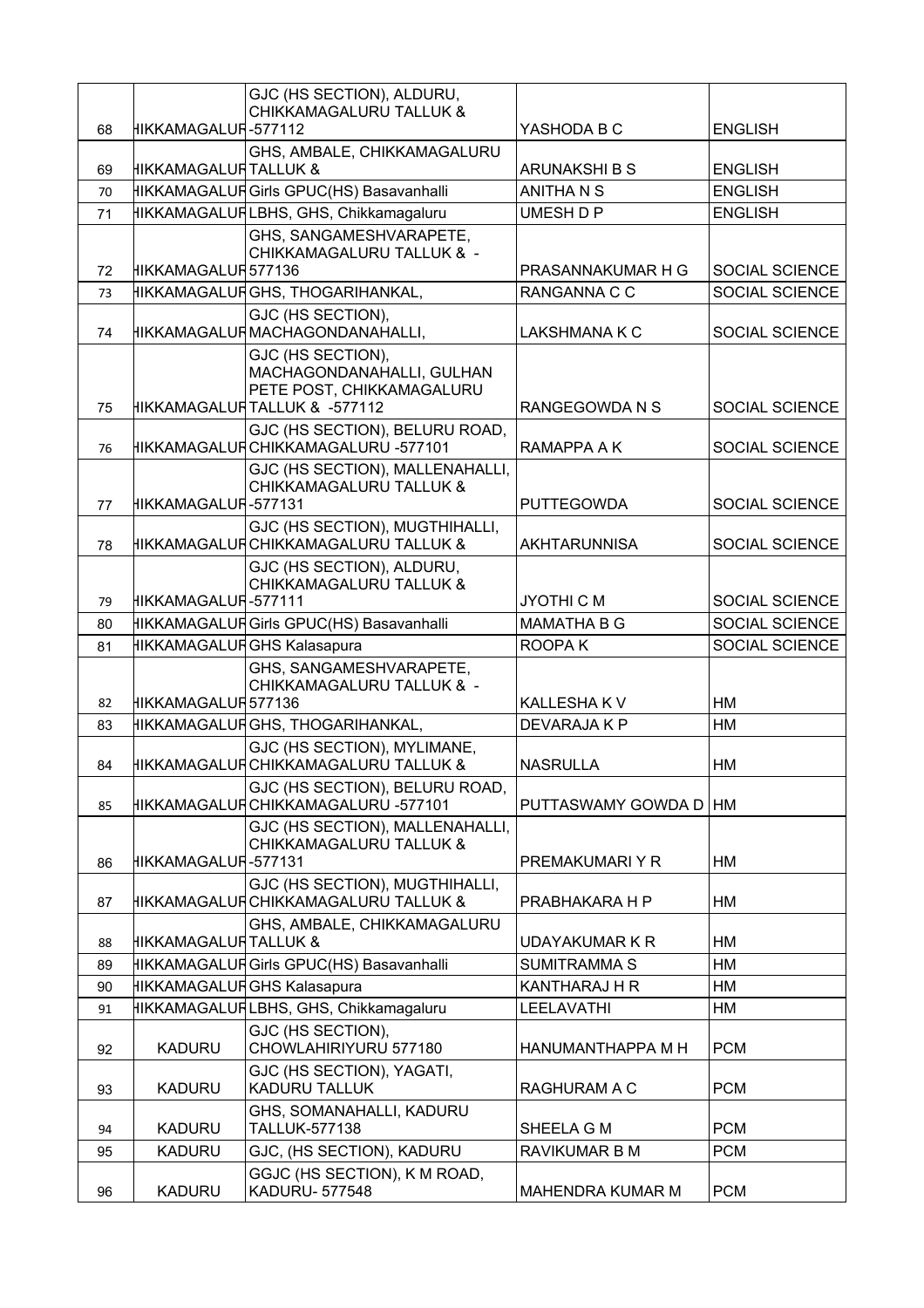| 97  | <b>KADURU</b> | <b>GPUC, PANCHANAHALLI</b>                                      | PRAKASHA G A               | <b>PCM</b>     |
|-----|---------------|-----------------------------------------------------------------|----------------------------|----------------|
| 98  | <b>KADURU</b> | GJC (HS SECTION),<br>CHOWLAHIRIYURU 577180                      | <b>BANDAIAH H S</b>        | <b>CBZ</b>     |
| 99  | <b>KADURU</b> | GJC (HS SECTION), YAGATI,<br><b>KADURU TALLUK</b>               | <b>TAUFEEQAHMED Y</b>      | <b>CBZ</b>     |
| 100 | <b>KADURU</b> | GHS, SOMANAHALLI, KADURU<br><b>TALLUK-577138</b>                | <b>KRISHNAMURTHY B S</b>   | <b>CBZ</b>     |
| 101 | <b>KADURU</b> | GJC, (HS SECTION), KADURU                                       | <b>NANJUNDAPPA S B</b>     | <b>CBZ</b>     |
| 102 | <b>KADURU</b> | GGJC (HS SECTION), K M ROAD,<br><b>KADURU-577548</b>            | SHIVANANDA N R             | <b>CBZ</b>     |
| 103 | <b>KADURU</b> | <b>GPUC, PANCHANAHALLI</b>                                      | <b>UMADEVIPS</b>           | <b>CBZ</b>     |
| 104 | <b>KADURU</b> | GJC (HS SECTION),<br>CHOWLAHIRIYURU 577180                      | YASHAVANTHAKUMARA (ENGLISH |                |
| 105 | <b>KADURU</b> | GHS, SOMANAHALLI, KADURU<br>TALLUK-577138                       | <b>BHUVANENDRA T N</b>     | <b>ENGLISH</b> |
| 106 | <b>KADURU</b> | GJC, (HS SECTION), KADURU                                       | <b>MANJULAMMA G M</b>      | <b>ENGLISH</b> |
| 107 | <b>KADURU</b> | GGJC (HS SECTION), K M ROAD,<br><b>KADURU-577548</b>            | JANET CHRISTINE LOBO       | <b>ENGLISH</b> |
| 108 | <b>KADURU</b> | <b>GPUC, PANCHANAHALLI</b>                                      | SHEKARANAIKA M D           | <b>ENGLISH</b> |
| 109 | <b>KADURU</b> | GJC (HS SECTION),<br>CHOWLAHIRIYURU 577180                      | <b>MALIYAPPA C</b>         | SOCIAL SCIENCE |
| 110 | <b>KADURU</b> | GHS, SOMANAHALLI, KADURU<br><b>TALLUK-577138</b>                | <b>KANTHESHAT</b>          | SOCIAL SCIENCE |
| 111 | <b>KADURU</b> | GJC, (HS SECTION), KADURU                                       | NAGARAJACHAR M             | SOCIAL SCIENCE |
| 112 | <b>KADURU</b> | GGJC (HS SECTION), K M ROAD,<br><b>KADURU-577548</b>            | <b>KAVITHA K S</b>         | SOCIAL SCIENCE |
| 113 | <b>KADURU</b> | <b>GPUC, PANCHANAHALLI</b>                                      | <b>SHIVAKUMARA</b>         | SOCIAL SCIENCE |
| 114 | <b>KADURU</b> | GJC (HS SECTION),<br>CHOWLAHIRIYURU 577180                      | RUDRESHA H M               | HM             |
| 115 | <b>KADURU</b> | GJC (HS SECTION), YAGATI,<br><b>KADURU TALLUK</b>               | <b>ONKARAPPA S R</b>       | HM             |
| 116 | <b>KADURU</b> | GHS, SOMANAHALLI, KADURU<br><b>TALLUK-577138</b>                | <b>GANESHATS</b>           | HM             |
| 117 | <b>KADURU</b> | GJC, (HS SECTION), KADURU                                       | SHEELA A N                 | HM             |
| 118 | <b>KADURU</b> | GGJC (HS SECTION), K M ROAD,<br><b>KADURU-577548</b>            | PRASANNA H M               | HM             |
| 119 | <b>KADURU</b> | <b>GPUC, PANCHANAHALLI</b>                                      | JAYAPPA G S                | <b>HM</b>      |
| 120 | <b>KOPPA</b>  | GHS, BALAGADI, KOPPA TALLUK                                     | ANTONY MASCARENHAS         | <b>PCM</b>     |
| 121 | <b>KOPPA</b>  | GHS, NILUVAGILU, KOPPA TALLU,<br>CHIKMAGALURU - 577120          | PRADEEPA K N               | <b>PCM</b>     |
| 122 | <b>KOPPA</b>  | GHS, SHANTHIGRAMA, KOPPA<br>TALLUK, CHIKKAMAGALURU<br>$-577122$ | VASANTAKUMARA B J          | <b>PCM</b>     |
| 123 | <b>KOPPA</b>  | GHS, HERURU, KOPPA TALLUK,<br>CHIKKAMAGALURU -577118            | SHILPA D B                 | <b>PCM</b>     |
| 124 | <b>KOPPA</b>  | GJC (HS SECTION), KOPPA,<br>CHIKKAMAGALURU -577126              | <b>SURESHA</b>             | <b>PCM</b>     |
| 125 | <b>KOPPA</b>  | <b>GHS Bomlapura</b>                                            | <b>ESHWAR</b>              | <b>PCM</b>     |
| 126 | <b>KOPPA</b>  | GPUC(HS) Kammaradi                                              | KRISHNAMURTHY M G          | <b>PCM</b>     |
| 127 | <b>KOPPA</b>  | GHS, BALAGADI, KOPPA TALLUK                                     | SHOBHAKR                   | <b>CBZ</b>     |
| 128 | <b>KOPPA</b>  | GHS, NILUVAGILU, KOPPA TALLU,<br>CHIKMAGALURU - 577120          | <b>PRAMODA</b>             | <b>CBZ</b>     |
| 129 | <b>KOPPA</b>  | GHS, SHANTHIGRAMA, KOPPA<br>TALLUK, CHIKKAMAGALURU<br>$-577122$ | PRATHIMA B S               | <b>CBZ</b>     |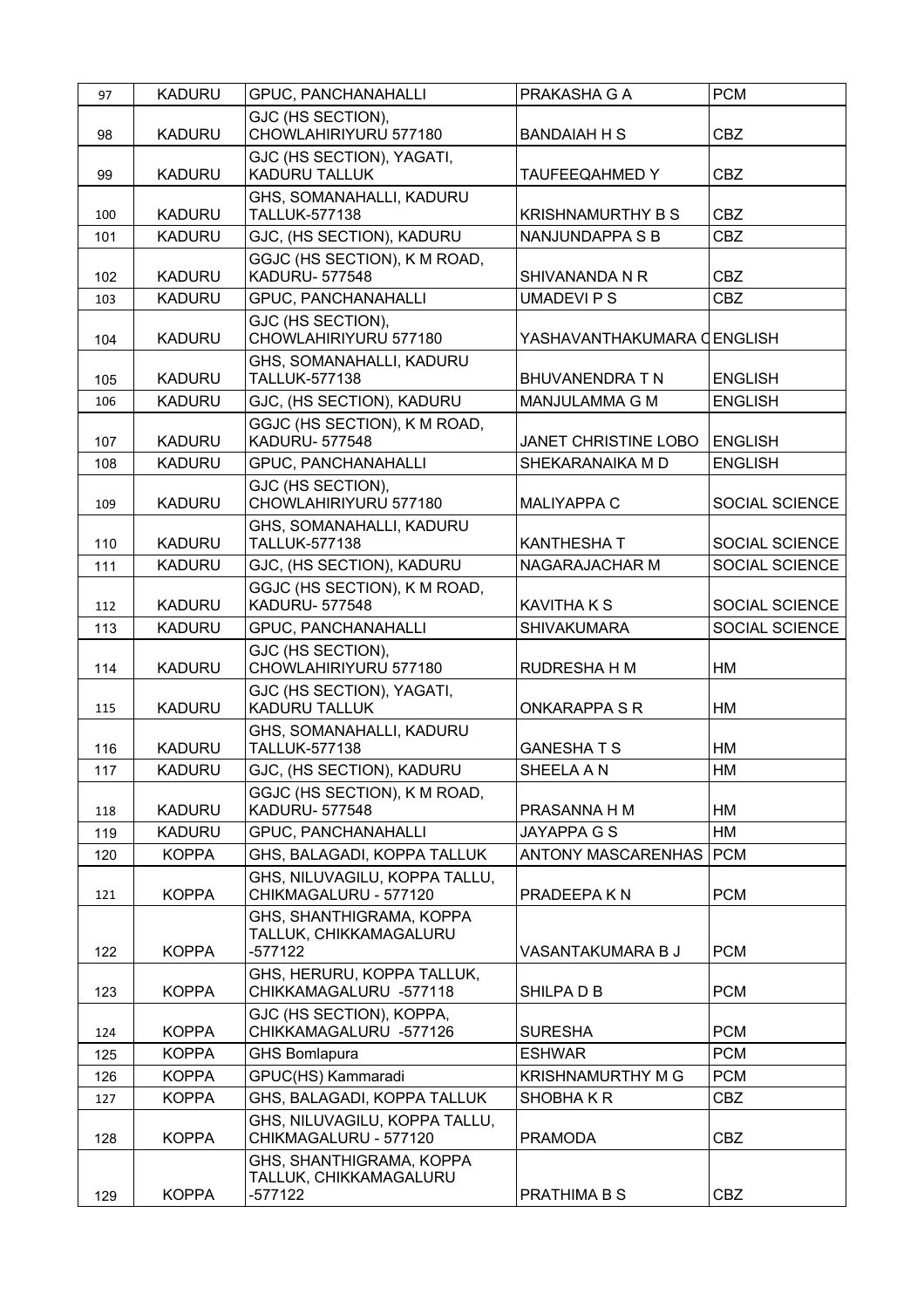|     |                 | GHS, HERURU, KOPPA TALLUK,                             |                        |                |
|-----|-----------------|--------------------------------------------------------|------------------------|----------------|
| 130 | <b>KOPPA</b>    | CHIKKAMAGALURU -577118                                 | <b>SHAKUNTHALA</b>     | <b>CBZ</b>     |
| 131 | <b>KOPPA</b>    | GJC (HS SECTION), KOPPA,<br>CHIKKAMAGALURU -577126     | PHALAKSHATS            | <b>CBZ</b>     |
| 132 | <b>KOPPA</b>    | <b>GHS Bomlapura</b>                                   | <b>MAHESH UDUPA</b>    | <b>CBZ</b>     |
| 133 | <b>KOPPA</b>    | GPUC(HS) Kammaradi                                     | <b>SHANTHA H T</b>     | <b>CBZ</b>     |
| 134 | <b>KOPPA</b>    | GHS, BALAGADI, KOPPA TALLUK                            | SHIVAKUMARA Y H        | <b>ENGLISH</b> |
|     |                 | GHS, SHANTHIGRAMA, KOPPA                               |                        |                |
|     |                 | TALLUK, CHIKKAMAGALURU                                 |                        |                |
| 135 | <b>KOPPA</b>    | -577122                                                | <b>RAJU KHETRI</b>     | <b>ENGLISH</b> |
| 136 | <b>KOPPA</b>    | <b>GHS Bomlapura</b>                                   | <b>SHYLAJA K K K K</b> | <b>ENGLISH</b> |
| 137 | <b>KOPPA</b>    | GHS, BALAGADI, KOPPA TALLUK                            | <b>RATHNAKARA S</b>    | SOCIAL SCIENCE |
| 138 | <b>KOPPA</b>    | GHS, NILUVAGILU, KOPPA TALLU,<br>CHIKMAGALURU - 577120 | <b>RAVIK</b>           | SOCIAL SCIENCE |
|     |                 | GHS, SHANTHIGRAMA, KOPPA                               |                        |                |
|     |                 | TALLUK, CHIKKAMAGALURU                                 |                        |                |
| 139 | <b>KOPPA</b>    | -577122                                                | <b>MALLAPPA GHATTI</b> | SOCIAL SCIENCE |
| 140 | <b>KOPPA</b>    | GJC (HS SECTION), KOPPA,<br>CHIKKAMAGALURU -577126     | <b>SURESH KT</b>       | SOCIAL SCIENCE |
| 141 | <b>KOPPA</b>    | GHS Bomlapura                                          | <b>VEENATR</b>         | SOCIAL SCIENCE |
|     | <b>KOPPA</b>    | GHS, BALAGADI, KOPPA TALLUK                            | SHEKHARAPPA F L        | HM             |
| 142 |                 | GHS, NILUVAGILU, KOPPA TALLU,                          |                        |                |
| 143 | <b>KOPPA</b>    | CHIKMAGALURU - 577120                                  | SHEKHARAPPA N          | HM             |
|     |                 | GHS, SHANTHIGRAMA, KOPPA                               |                        |                |
| 144 | <b>KOPPA</b>    | TALLUK, CHIKKAMAGALURU<br>$-577122$                    | <b>MURTHY M C</b>      | <b>HM</b>      |
|     |                 | GHS, HERURU, KOPPA TALLUK,                             |                        |                |
| 145 | <b>KOPPA</b>    | CHIKKAMAGALURU -577118                                 | <b>GAYITHRI</b>        | HM             |
| 146 | <b>KOPPA</b>    | GJC (HS SECTION), KOPPA,<br>CHIKKAMAGALURU -577126     | YASHODHA R O           | HM             |
| 147 | <b>KOPPA</b>    | <b>GHS Bomlapura</b>                                   | <b>SUDHAML</b>         | HM             |
| 148 | <b>KOPPA</b>    | GPUC(HS) Kammaradi                                     | SHANKARANARAYANA R     | HM             |
|     |                 | GHS, ANGADI GRAMA, MUDIGERE                            |                        |                |
|     |                 | TALLUK, CHIKKAMAGALURU                                 |                        |                |
| 149 | <b>MUDIGERE</b> | -577132                                                | LATHA D E              | <b>PCM</b>     |
|     |                 | GJC (HS SECTION), CHINNIGA,<br>MUDIGERE TALLUK,        |                        |                |
| 150 | <b>MUDIGERE</b> | CHIKKAMAGALURU                                         | RAMU B B               | <b>PCM</b>     |
|     |                 | GJC (HS SECTION), KALASA,                              |                        |                |
|     |                 | MUDIGERE TALLUK,                                       |                        |                |
| 151 | <b>MUDIGERE</b> | CHIKKAMAGALURU                                         | SRINGESWARA C S        | <b>PCM</b>     |
|     |                 | GHS, HIREBYLU, MUDIGERE<br>TALLUK, CHIKKAMAGALURU      |                        |                |
| 152 | <b>MUDIGERE</b> | $-577121$                                              | SANDEEPKUMAR T G       | <b>PCM</b>     |
| 153 | <b>MUDIGERE</b> | GPUC (HS-Boys) Mudigere                                | VIMALA BU              | <b>PCM</b>     |
| 154 | <b>MUDIGERE</b> | GPUC (HS-Girls) Mudigere                               | <b>ANUSUYA</b>         | <b>PCM</b>     |
| 155 | <b>MUDIGERE</b> | <b>GHS Kottigehara</b>                                 | YOGESH N               | <b>PCM</b>     |
| 156 | <b>MUDIGERE</b> | <b>GHS Makonahalli</b>                                 | ASHOKA H C             | <b>PCM</b>     |
| 157 | <b>MUDIGERE</b> | <b>GHS Bettagere</b>                                   | MURTHY H K V           | <b>PCM</b>     |
|     |                 | GJC (HS SECTION), BALEHOLE,                            |                        |                |
|     |                 | MUDIGERE TALLUK,                                       |                        |                |
| 158 | <b>MUDIGERE</b> | CHIKKAMAGALURU                                         | <b>LATHA A</b>         | <b>CBZ</b>     |
|     |                 | GHS, ANGADI GRAMA, MUDIGERE<br>TALLUK, CHIKKAMAGALURU  |                        |                |
| 159 | <b>MUDIGERE</b> | -577132                                                | MANJAPPA DODDAMANI     | CBZ            |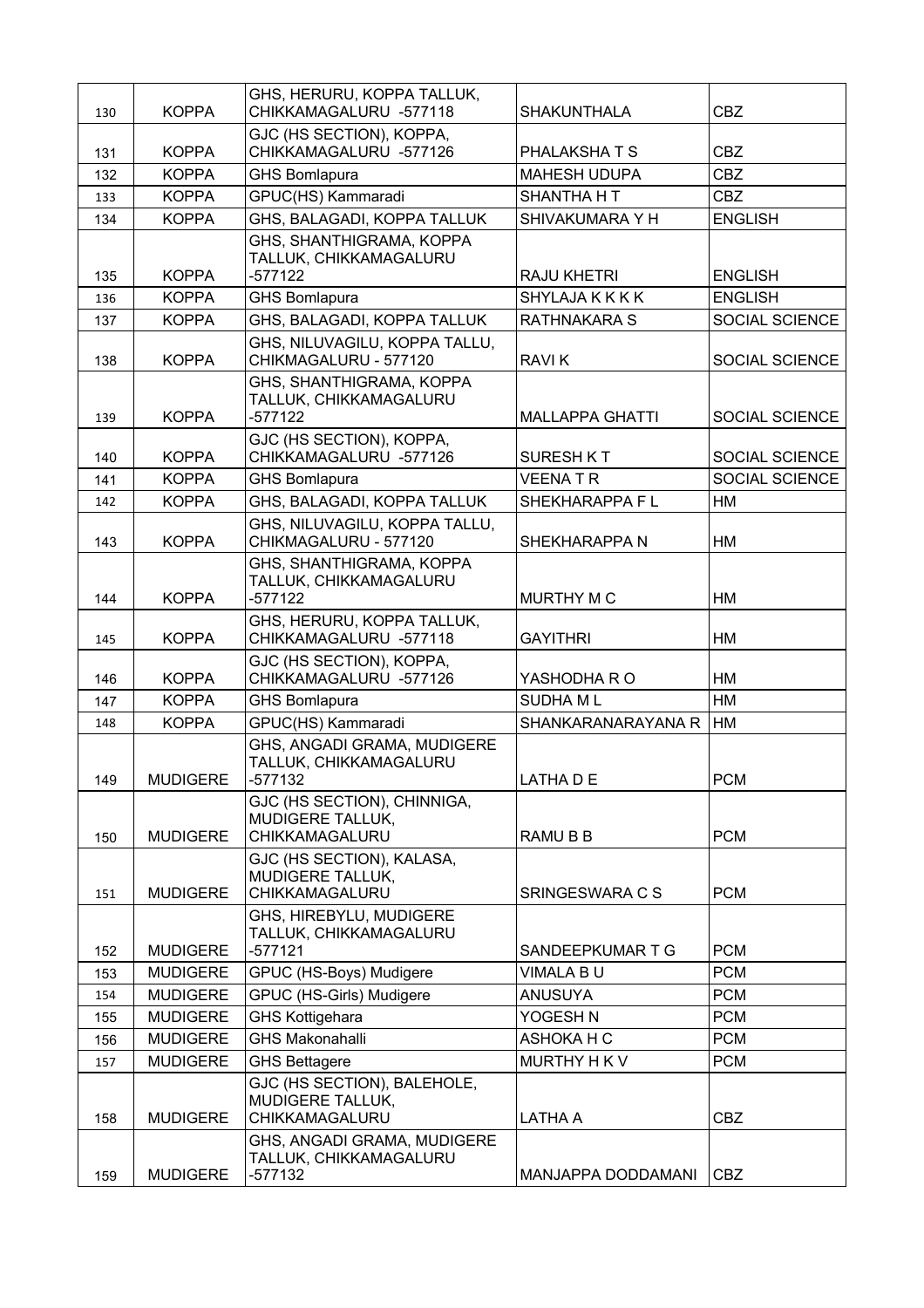| 160 | <b>MUDIGERE</b> | GJC (HS SECTION), CHINNIGA,<br>MUDIGERE TALLUK,<br>CHIKKAMAGALURU  | LOKESHA O                   | <b>CBZ</b>            |
|-----|-----------------|--------------------------------------------------------------------|-----------------------------|-----------------------|
|     |                 | GJC (HS SECTION), KALASA,                                          |                             |                       |
|     |                 | MUDIGERE TALLUK,                                                   |                             |                       |
| 161 | <b>MUDIGERE</b> | CHIKKAMAGALURU                                                     | <b>UMAVATHI S N</b>         | <b>CBZ</b>            |
| 162 | <b>MUDIGERE</b> | GHS, HIREBYLU, MUDIGERE<br>TALLUK, CHIKKAMAGALURU<br>$-577121$     | CHANDRAKANTHA               | <b>CBZ</b>            |
| 163 | <b>MUDIGERE</b> | GPUC (HS-Boys) Mudigere                                            | <b>NAVEENA K P</b>          | <b>CBZ</b>            |
| 164 | <b>MUDIGERE</b> | GPUC (HS-Girls) Mudigere                                           | <b>ANITHA P</b>             | <b>CBZ</b>            |
| 165 | <b>MUDIGERE</b> | <b>GHS Kottigehara</b>                                             | <b>SOWMYA</b>               | <b>CBZ</b>            |
| 166 | <b>MUDIGERE</b> | <b>GHS Makonahalli</b>                                             | DARSHAN K R                 | <b>CBZ</b>            |
| 167 | <b>MUDIGERE</b> | <b>GHS Bettagere</b>                                               | <b>KESHAV S</b>             | <b>CBZ</b>            |
| 168 | <b>MUDIGERE</b> | GHS, ANGADI GRAMA, MUDIGERE<br>TALLUK, CHIKKAMAGALURU<br>$-577132$ | SOMASHEKARA S K             | <b>ENGLISH</b>        |
|     |                 | GJC (HS SECTION), CHINNIGA,<br>MUDIGERE TALLUK,                    |                             |                       |
| 169 | <b>MUDIGERE</b> | CHIKKAMAGALURU                                                     | <b>THRIVENI S</b>           | <b>ENGLISH</b>        |
| 170 | <b>MUDIGERE</b> | GJC (HS SECTION), KALASA,<br>MUDIGERE TALLUK,<br>CHIKKAMAGALURU    | <b>VINUTHA G U</b>          | <b>ENGLISH</b>        |
|     |                 | GHS, HIREBYLU, MUDIGERE<br>TALLUK, CHIKKAMAGALURU                  |                             |                       |
| 171 | <b>MUDIGERE</b> | $-577121$                                                          | NATARAJA N S                | <b>ENGLISH</b>        |
| 172 | <b>MUDIGERE</b> | GPUC (HS-Boys) Mudigere                                            | PLEETA MEERA CONCESSENGLISH |                       |
| 173 | <b>MUDIGERE</b> | GPUC (HS-Girls) Mudigere                                           | <b>CHANDRAPPA KN</b>        | <b>ENGLISH</b>        |
| 174 | <b>MUDIGERE</b> | <b>GHS Makonahalli</b>                                             | PANIRAJU H S                | <b>ENGLISH</b>        |
| 175 | <b>MUDIGERE</b> | GJC (HS SECTION), BALEHOLE,<br>MUDIGERE TALLUK,<br>CHIKKAMAGALURU  | SOMASHEKARAIAH M C          | <b>SOCIAL SCIENCE</b> |
| 176 | <b>MUDIGERE</b> | GHS, ANGADI GRAMA, MUDIGERE<br>TALLUK, CHIKKAMAGALURU<br>-577132   | SHANTHAKUMAR H M            | SOCIAL SCIENCE        |
|     |                 | GJC (HS SECTION), CHINNIGA,<br>MUDIGERE TALLUK,                    |                             |                       |
| 177 | <b>MUDIGERE</b> | CHIKKAMAGALURU                                                     | SHWETHA D                   | SOCIAL SCIENCE        |
| 178 | <b>MUDIGERE</b> | GJC (HS SECTION), KALASA,<br>MUDIGERE TALLUK,<br>CHIKKAMAGALURU    | <b>VIKASRAJ V</b>           | SOCIAL SCIENCE        |
| 179 | <b>MUDIGERE</b> | GHS, HIREBYLU, MUDIGERE<br>TALLUK, CHIKKAMAGALURU<br>-577121       | <b>SUNDARESH</b>            | SOCIAL SCIENCE        |
| 180 | <b>MUDIGERE</b> | GPUC (HS-Boys) Mudigere                                            | <b>JYOTHI C</b>             | SOCIAL SCIENCE        |
| 181 | <b>MUDIGERE</b> | GPUC (HS-Girls) Mudigere                                           | <b>SUBBAIAH R</b>           | SOCIAL SCIENCE        |
| 182 | <b>MUDIGERE</b> | <b>GHS Makonahalli</b>                                             | PUTTASWAMY M B              | SOCIAL SCIENCE        |
| 183 | <b>MUDIGERE</b> | <b>GHS Bettagere</b>                                               | <b>RAJAKUMARA S</b>         | <b>SOCIAL SCIENCE</b> |
| 184 | <b>MUDIGERE</b> | GJC (HS SECTION), BALEHOLE,<br>MUDIGERE TALLUK,<br>CHIKKAMAGALURU  | <b>PRAKASHATS</b>           | HM                    |
| 185 | <b>MUDIGERE</b> | GHS, ANGADI GRAMA, MUDIGERE<br>TALLUK, CHIKKAMAGALURU<br>$-577132$ | MANJUNATHARAO N H           | HM                    |
| 186 | <b>MUDIGERE</b> | GJC (HS SECTION), CHINNIGA,<br>MUDIGERE TALLUK,<br>CHIKKAMAGALURU  | PRABHU KUMARA H S           | HM                    |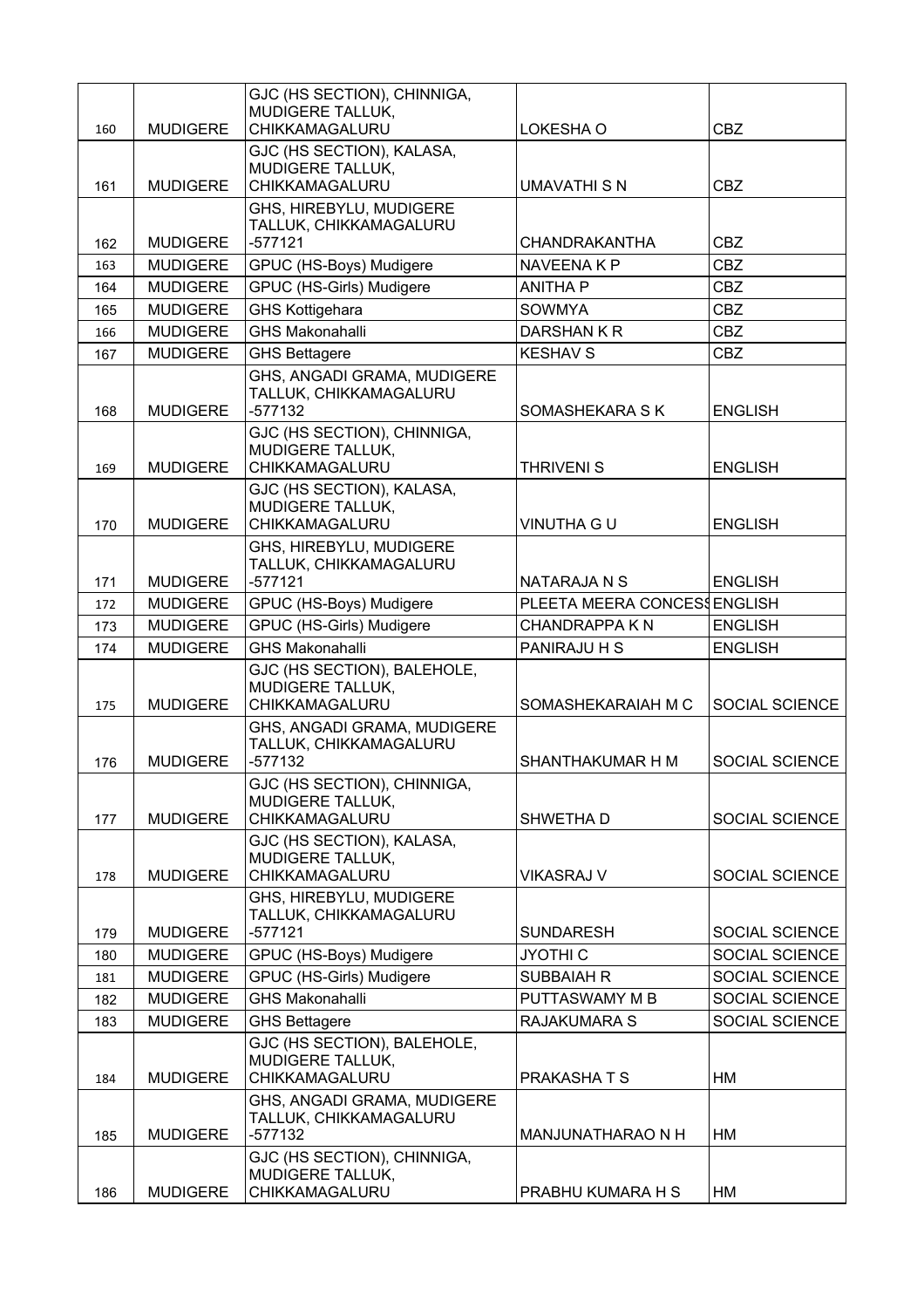| 187 | <b>MUDIGERE</b> | GJC (HS SECTION), KALASA,<br>MUDIGERE TALLUK,<br>CHIKKAMAGALURU          | VIVEKANANDA V GAONKA HM  |                |
|-----|-----------------|--------------------------------------------------------------------------|--------------------------|----------------|
|     |                 | GHS, HIREBYLU, MUDIGERE<br>TALLUK, CHIKKAMAGALURU                        |                          |                |
| 188 | <b>MUDIGERE</b> | $-577121$                                                                | <b>ACHUTHA N M</b>       | HM             |
| 189 | <b>MUDIGERE</b> | GPUC (HS-Boys) Mudigere                                                  | <b>UMESHAIP</b>          | <b>HM</b>      |
| 190 | <b>MUDIGERE</b> | GPUC (HS-Girls) Mudigere                                                 | SHIVARAM GOWDA P         | <b>HM</b>      |
| 191 | <b>MUDIGERE</b> | <b>GHS Kottigehara</b>                                                   | SANDHYAKUMARI K B        | HM             |
| 192 | <b>MUDIGERE</b> | <b>GHS Makonahalli</b>                                                   | <b>KANIKA M C</b>        | <b>HM</b>      |
| 193 | <b>MUDIGERE</b> | <b>GHS Bettagere</b>                                                     | <b>CHANDRAPPA M</b>      | <b>HM</b>      |
| 194 | N R PURA        | GJC (HS SECTION),<br>MUTTHINAKOPPA, N R PURA<br>TALLUK, CHIKKAMAGALURU - | MANJUNATHA H N           | <b>PCM</b>     |
| 195 | N R PURA        | GHS, BALEHONNURU, N R PURA<br>TALLUK, CHIKKAMAGALURU -                   | PRASHANTH K S            | <b>PCM</b>     |
| 196 | N R PURA        | GJC (HS SECTION), N R PURA,<br>CHIKKAMAGALURU -                          | PRAKASHA H G             | <b>PCM</b>     |
| 197 | N R PURA        | GHS, MAGUNDI, N R PURA TALLUK,<br>CHIKKAMAGALURU -                       | <b>SRINIVAS M</b>        | <b>PCM</b>     |
| 198 | N R PURA        | GJC (HS SECTION),<br>MUTTHINAKOPPA, N R PURA<br>TALLUK, CHIKKAMAGALURU - | <b>MANJUNATHA D N</b>    | <b>CBZ</b>     |
| 199 | N R PURA        | GHS, BALEHONNURU, N R PURA<br>TALLUK, CHIKKAMAGALURU -                   | <b>RAMITHA R</b>         | <b>CBZ</b>     |
| 200 | N R PURA        | GJC (HS SECTION), N R PURA,<br>CHIKKAMAGALURU -                          | <b>MALATI</b>            | <b>CBZ</b>     |
| 201 | N R PURA        | GHS, MAGUNDI, N R PURA TALLUK,<br>CHIKKAMAGALURU -                       | <b>NAINAN</b>            | <b>CBZ</b>     |
| 202 | N R PURA        | GHS, GADIGESHWAR                                                         | SRICHETHANA B M          | <b>CBZ</b>     |
| 203 | N R PURA        | GJC (HS SECTION),<br>MUTTHINAKOPPA, N R PURA<br>TALLUK, CHIKKAMAGALURU - | <b>TRIVENI H R</b>       | <b>ENGLISH</b> |
| 204 | N R PURA        | GHS, BALEHONNURU, N R PURA<br>TALLUK, CHIKKAMAGALURU -                   | PUSHPA M N               | <b>ENGLISH</b> |
| 205 | N R PURA        | GJC (HS SECTION), N R PURA,<br>CHIKKAMAGALURU -                          | APU MONDAL               | <b>ENGLISH</b> |
| 206 | N R PURA        | GHS, GADIGESHWAR                                                         | <b>MALLIKARJUN SADAB</b> | <b>ENGLISH</b> |
| 207 | N R PURA        | GJC (HS SECTION),<br>MUTTHINAKOPPA, N R PURA<br>TALLUK, CHIKKAMAGALURU - | SHANTHAPPA E             | SOCIAL SCIENCE |
| 208 | N R PURA        | GHS, BALEHONNURU, N R PURA<br>TALLUK, CHIKKAMAGALURU -                   | <b>ASFA AKTHAR</b>       | SOCIAL SCIENCE |
| 209 | N R PURA        | GJC (HS SECTION), N R PURA,<br>CHIKKAMAGALURU -                          | SHYLAJA SHYLAJA          | SOCIAL SCIENCE |
| 210 | N R PURA        | GHS, GADIGESHWAR                                                         | <b>BHADREGOWDA B R</b>   | SOCIAL SCIENCE |
| 211 | N R PURA        | GHS, BALEHONNURU, N R PURA<br>TALLUK, CHIKKAMAGALURU -                   | KOTRESH G P              | HM             |
| 212 | N R PURA        | GJC (HS SECTION), N R PURA,<br>CHIKKAMAGALURU -                          | <b>VENKATESH B C</b>     | HM             |
| 213 | N R PURA        | GHS, MAGUNDI, N R PURA TALLUK,<br>CHIKKAMAGALURU -                       | <b>RAMESH NAIK</b>       | <b>HM</b>      |
| 214 | N R PURA        | <b>GHS, GADIGESHWAR</b>                                                  | DHANANJAYA M             | HM             |
| 215 | <b>SRINGERI</b> | GHS, HOLEKOPPA, SRINGERI<br>TALLUK, CHIKKAMAGALURU                       | <b>RASHMI B M</b>        | <b>PCM</b>     |
| 216 | <b>SRINGERI</b> | GPUC(HS) Sringeri                                                        | <b>AMBIKA S</b>          | <b>PCM</b>     |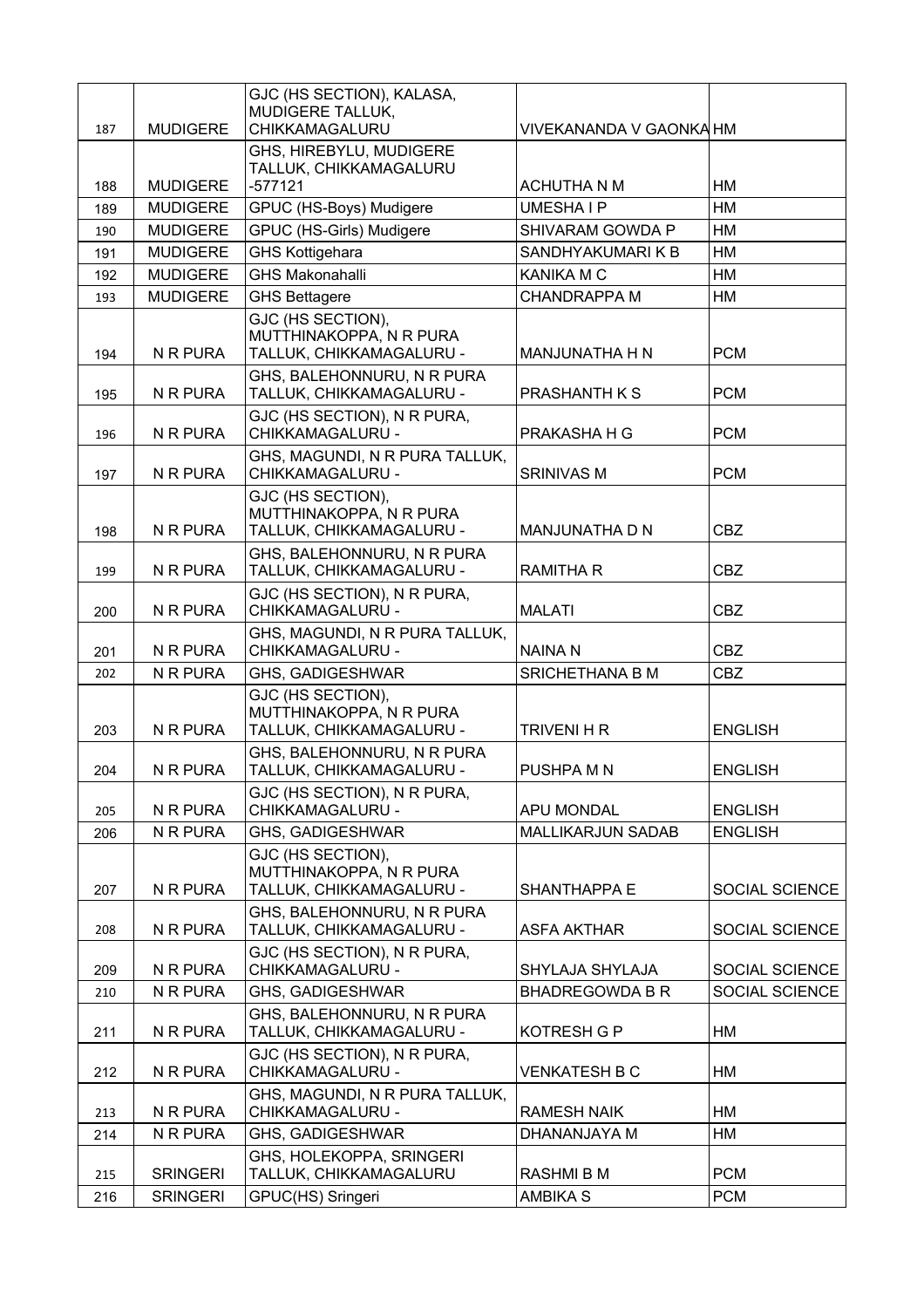| 217 | <b>SRINGERI</b> | GPUC(HS) Nemmaru                                                  | <b>RESHMA</b>          | <b>PCM</b>     |
|-----|-----------------|-------------------------------------------------------------------|------------------------|----------------|
| 218 | <b>SRINGERI</b> | GPUC(HS) Begaru                                                   | SHOBHA D N             | <b>PCM</b>     |
| 219 | <b>SRINGERI</b> | GHS, HOLEKOPPA, SRINGERI<br>TALLUK, CHIKKAMAGALURU                | <b>RAJESH KAMATH</b>   | <b>CBZ</b>     |
| 220 | <b>SRINGERI</b> | GHS, THOREHADLU, SRINGERI<br>TALLUK, CHIKKAMAGALURU               | <b>GURUMURTHY S</b>    | <b>CBZ</b>     |
| 221 | <b>SRINGERI</b> | GPUC(HS) Sringeri                                                 | <b>SHIVAKUMARA</b>     | <b>CBZ</b>     |
| 222 | <b>SRINGERI</b> | GPUC(HS) Nemmaru                                                  | SOWMYA M               | <b>CBZ</b>     |
| 223 | <b>SRINGERI</b> | GPUC(HS) Begaru                                                   | <b>SHAHIN TAJ</b>      | <b>CBZ</b>     |
| 224 | <b>SRINGERI</b> | GHS, THOREHADLU, SRINGERI<br>TALLUK, CHIKKAMAGALURU               | SHAMEEM UNNISA K       | <b>ENGLISH</b> |
| 225 | <b>SRINGERI</b> | GPUC(HS) Sringeri                                                 | <b>ANUSUYA K</b>       | <b>ENGLISH</b> |
| 226 | <b>SRINGERI</b> | GHS, HOLEKOPPA, SRINGERI<br>TALLUK, CHIKKAMAGALURU                | <b>BHASKAR M R</b>     | SOCIAL SCIENCE |
| 227 | <b>SRINGERI</b> | GPUC(HS) Sringeri                                                 | <b>NEELAKANTA K S</b>  | SOCIAL SCIENCE |
| 228 | <b>SRINGERI</b> | GPUC(HS) Nemmaru                                                  | VANAJAKSHI DK          | SOCIAL SCIENCE |
| 229 | <b>SRINGERI</b> | GPUC(HS) Begaru                                                   | <b>LAKSHMANA NAIK</b>  | SOCIAL SCIENCE |
| 230 | <b>SRINGERI</b> | GHS, THOREHADLU, SRINGERI<br>TALLUK, CHIKKAMAGALURU               | <b>BASAVANTHAPPA D</b> | HM             |
| 231 | <b>SRINGERI</b> | GPUC(HS) Sringeri                                                 | <b>VIJAYA KUMAR B</b>  | HM             |
| 232 | <b>SRINGERI</b> | GPUC(HS) Nemmaru                                                  | <b>RAVINAIK G</b>      | HM             |
| 233 | <b>TARIKERE</b> | GHS, RANGENAHALLI, TARIKERE<br>TALLUK, CHIKKAMAGALURU -<br>577144 | <b>SOWMYABK</b>        | <b>PCM</b>     |
| 234 | <b>TARIKERE</b> | GHS, SOKKE, TARIKERE TALLUK,<br>CHIKKAMAGALURU                    | <b>HARISH M C</b>      | <b>PCM</b>     |
| 235 | <b>TARIKERE</b> | GPUC (HS-Girls) Tarikere                                          | SOMNATHA B V           | <b>PCM</b>     |
| 236 | <b>TARIKERE</b> | GPUC(HS) Ajjampura                                                | SHASHIKALA T           | <b>PCM</b>     |
| 237 | <b>TARIKERE</b> | GPUC(HS) Shivani                                                  | RAMESWARAPPA B E       | <b>PCM</b>     |
| 238 | <b>TARIKERE</b> | <b>GHS MC Halli</b>                                               | <b>GURURAJA M O</b>    | <b>PCM</b>     |
| 239 | <b>TARIKERE</b> | GHS, RANGENAHALLI, TARIKERE<br>TALLUK, CHIKKAMAGALURU -<br>577144 | <b>PRAKASH S B</b>     | <b>CBZ</b>     |
| 240 | <b>TARIKERE</b> | GHS, SOKKE, TARIKERE TALLUK,<br>CHIKKAMAGALURU                    | SMITHA <sub>S</sub>    | <b>CBZ</b>     |
| 241 | <b>TARIKERE</b> | GPUC (HS-Girls) Tarikere                                          | RAVIKUMAR T D          | <b>CBZ</b>     |
| 242 | <b>TARIKERE</b> | GPUC(HS) Ajjampura                                                | <b>BASAVARAJAPPA S</b> | <b>CBZ</b>     |
| 243 | <b>TARIKERE</b> | GPUC(HS) Shivani                                                  | <b>DAKSHAYANAMMA</b>   | <b>CBZ</b>     |
| 244 | <b>TARIKERE</b> | <b>GHS MC Halli</b>                                               | RAMYA M R              | <b>CBZ</b>     |
| 245 | <b>TARIKERE</b> | GHS, RANGENAHALLI, TARIKERE<br>TALLUK, CHIKKAMAGALURU -<br>577144 | <b>MAMATHA H</b>       | <b>ENGLISH</b> |
| 246 | <b>TARIKERE</b> | GHS, SOKKE, TARIKERE TALLUK,<br>CHIKKAMAGALURU                    | <b>ANNAIAH D</b>       | <b>ENGLISH</b> |
| 247 | <b>TARIKERE</b> | GPUC (HS-Girls) Tarikere                                          | PUTTAPPA T             | <b>ENGLISH</b> |
| 248 | <b>TARIKERE</b> | GPUC(HS) Ajjampura                                                | SHADAKSHARAIAH H B     | <b>ENGLISH</b> |
| 249 | <b>TARIKERE</b> | GPUC(HS) Shivani                                                  | PRAKASHA B             | <b>ENGLISH</b> |
| 250 | <b>TARIKERE</b> | <b>GHS MC Halli</b>                                               | SURESHATM              | <b>ENGLISH</b> |
| 251 | <b>TARIKERE</b> | GHS, RANGENAHALLI, TARIKERE<br>TALLUK, CHIKKAMAGALURU -<br>577144 | NIRMALA C              | SOCIAL SCIENCE |
|     |                 | GHS, SOKKE, TARIKERE TALLUK,                                      |                        |                |
| 252 | <b>TARIKERE</b> | CHIKKAMAGALURU                                                    | THIPPESHAPPA B         | SOCIAL SCIENCE |
| 253 | <b>TARIKERE</b> | GPUC (HS-Girls) Tarikere                                          | <b>CHANDRAPPA A B</b>  | SOCIAL SCIENCE |